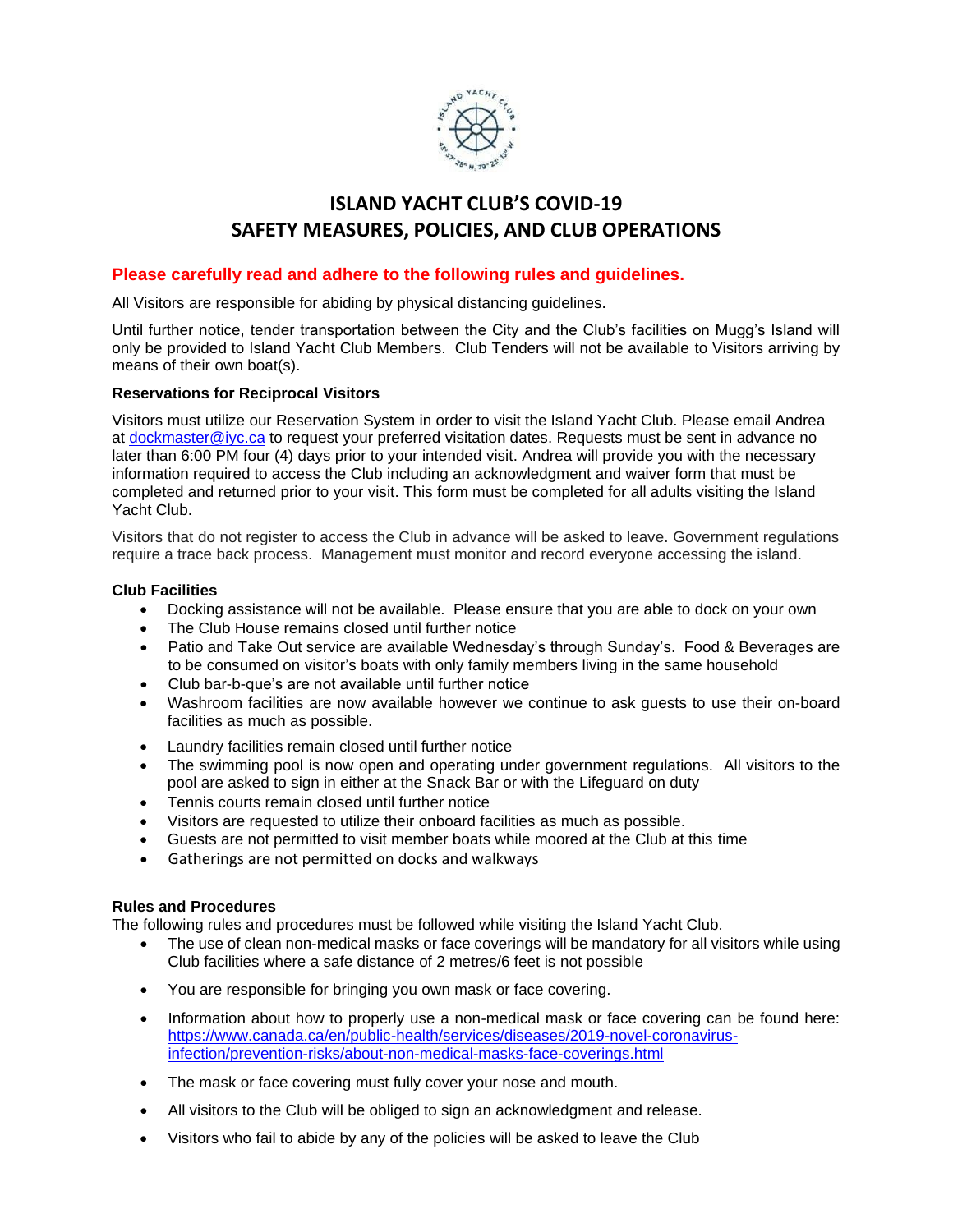### **Physical Distancing and Hand Hygiene**

- Wherever possible, maintain a distance of at least 6 feet, or 2 meters, from any individuals other than those that live with you in the same household.
- Where adequate physical distancing is not possible, use a clean non-medical mask or face covering that covers your nose and mouth.
- When you dispose of your mask or face covering, please do so in one of the garbage receptacles located in the washrooms.
- At this time and until further notice, we ask that boaters refrain from walking down any runways or docks other than the ones on which their boat is located. We also ask that you refrain from setting up tables, chairs, barbecues, or other items on land.
- Wash your hands thoroughly and frequently with soap and warm water for at least 20 seconds, especially after touching communal surfaces such door handles, taps, before and after riding on the tender, using the washroom, preparing food, eating, or smoking.
- Use an alcohol-based hand sanitizer in between washing, or where soap and water is not immediately available.
- Always cover your mouth with a tissue, or if none is immediately available, your elbow (and never your hand) when you cough, sneeze, or yawn. Immediately dispose of any used tissue, gloves, or masks in an appropriate trash receptacle.

#### **Avoid visiting Island Yacht Club if you feel Unwell, or need to Self-Isolate**

- The Ontario government's COVID-19 self-assessment tool can be found here: [https://covid-](https://covid-19.ontario.ca/self-assessment/severe-symptoms)[19.ontario.ca/self-assessment/severe-symptoms,](https://covid-19.ontario.ca/self-assessment/severe-symptoms) and Telehealth Ontario can be reached at: 1- 866-797-0000. Additional information on COVID-19 symptoms is also available here: [https://www.canada.ca/en/public-health/services/diseases/2019-novel-coronavirus](https://www.canada.ca/en/public-health/services/diseases/2019-novel-coronavirus-infection/symptoms.html)[infection/symptoms.html](https://www.canada.ca/en/public-health/services/diseases/2019-novel-coronavirus-infection/symptoms.html)
- If you start to experience any symptoms associated with COVID-19, please stay home and away from the Island Yacht Club.
- If an individual that lives in the same household has been diagnosed with COVID-19, or is experiencing symptoms associated with COVID-19, please stay home, and off the tender and away from the Club. Consult Telehealth and/or your local public health authority to obtain guidance.
- If you return from travel outside of Canada, or live with someone who has returned from outside of Canada, please refrain from riding the tender or coming to the Club, and comply with the latest guidance on self-isolation as provided by your local public health authority.

Our goal is to provide a welcoming, and safe environment for our members, staff and visitors. We trust that we will be able to count on your cooperation in implementing these measures to help ensure that we have a safe and enjoyable boating season. Should you have questions, concerns, or suggestions, please do not hesitate to contact us.